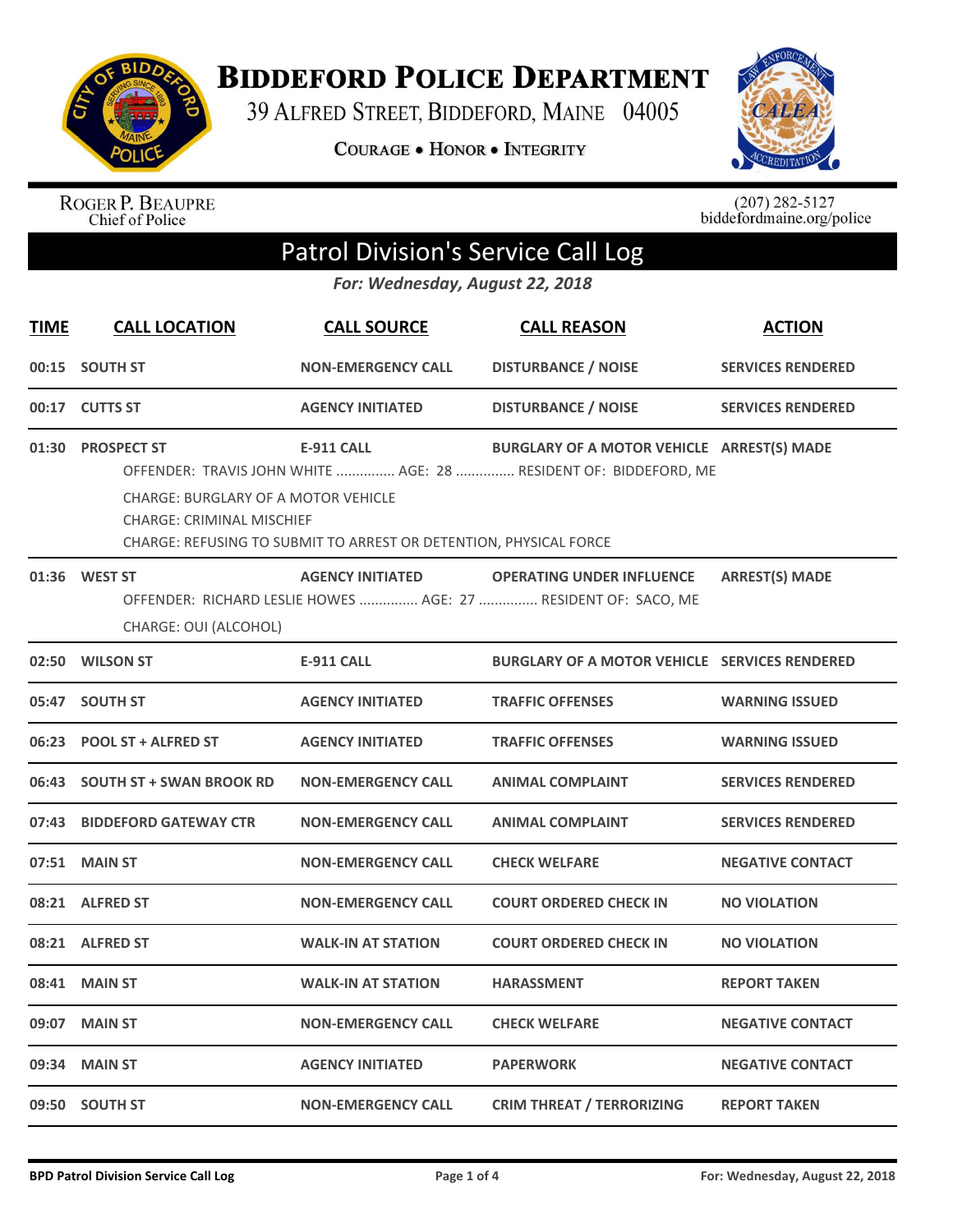| <b>TIME</b> | <b>CALL LOCATION</b>           | <b>CALL SOURCE</b>        | <b>CALL REASON</b>              | <b>ACTION</b>                |
|-------------|--------------------------------|---------------------------|---------------------------------|------------------------------|
|             | 09:57 CUTTS ST                 | <b>AGENCY INITIATED</b>   | <b>ANIMAL COMPLAINT</b>         | <b>NEGATIVE CONTACT</b>      |
|             | 10:39 WEST ST                  | <b>NON-EMERGENCY CALL</b> | <b>THEFT</b>                    | <b>REPORT TAKEN</b>          |
|             | 10:44 ALFRED ST                | <b>NON-EMERGENCY CALL</b> | <b>CHECK WELFARE</b>            | <b>SERVICES RENDERED</b>     |
|             | 10:59 GRANITE ST               | <b>NON-EMERGENCY CALL</b> | <b>SUSPICION</b>                | <b>SERVICES RENDERED</b>     |
|             | 11:01 ELM ST                   | <b>NON-EMERGENCY CALL</b> | <b>VIN VERIFICATION</b>         | <b>SERVICES RENDERED</b>     |
|             | 11:04 POOL ST                  | <b>NON-EMERGENCY CALL</b> | <b>ANIMAL COMPLAINT</b>         | <b>SERVICES RENDERED</b>     |
|             | 11:04 HILL ST                  | <b>NON-EMERGENCY CALL</b> | <b>ESCORTS / RELAYS</b>         | <b>SERVICES RENDERED</b>     |
|             | 11:07 ALFRED ST                | <b>AGENCY INITIATED</b>   | <b>DISABLED VEHICLE</b>         | <b>SERVICES RENDERED</b>     |
|             | 11:41 ALFRED ST                | <b>WALK-IN AT STATION</b> | <b>COURT ORDERED CHECK IN</b>   | <b>NO VIOLATION</b>          |
|             | 12:10 MEDICAL CENTER DR        | <b>AGENCY INITIATED</b>   | <b>PAPERWORK</b>                | <b>SERVICES RENDERED</b>     |
|             | 12:17 HILL ST                  | <b>WALK-IN AT STATION</b> | <b>PAPERWORK</b>                | <b>NEGATIVE CONTACT</b>      |
|             | 12:22 POOL ST + HIDDEN FARM RD | <b>NON-EMERGENCY CALL</b> | <b>ANIMAL COMPLAINT</b>         | <b>REFERRED OTHER AGENCY</b> |
|             | 12:42 POOL ST                  | <b>AGENCY INITIATED</b>   | <b>ANIMAL COMPLAINT</b>         | <b>SERVICES RENDERED</b>     |
| 12:47       | <b>MAIN ST</b>                 | <b>NON-EMERGENCY CALL</b> | <b>SHOPLIFTING</b>              | <b>REPORT TAKEN</b>          |
|             | 12:54 ADAMS ST                 | <b>OTHER</b>              | <b>PRO-ACTIVE RESPONSE TEAM</b> | <b>REPORT TAKEN</b>          |
|             | 13:03 JEFFERSON ST             | <b>NON-EMERGENCY CALL</b> | <b>ESCORTS / RELAYS</b>         | <b>SERVICES RENDERED</b>     |
|             | 13:07 MAIN ST                  | <b>AGENCY INITIATED</b>   | <b>PRO-ACTIVE RESPONSE TEAM</b> | <b>NO VIOLATION</b>          |
|             | 13:34 ALFRED ST                | <b>WALK-IN AT STATION</b> | <b>COURT ORDERED CHECK IN</b>   | <b>SERVICES RENDERED</b>     |
|             | 13:34 CUTTS ST                 | <b>AGENCY INITIATED</b>   | ANIMAL COMPLAINT                | <b>SERVICES RENDERED</b>     |
|             | 13:38 MAPLEWOOD AVE            | <b>RADIO</b>              | <b>OUT FOR FIRE DETAIL</b>      | <b>SERVICES RENDERED</b>     |
|             | <b>14:03 WEST ST</b>           | E-911 CALL                | <b>MENTAL ILLNESS CASES</b>     | <b>SERVICES RENDERED</b>     |
|             | 14:05 ORCHARD ST               | <b>AGENCY INITIATED</b>   | ANIMAL COMPLAINT                | <b>NEGATIVE CONTACT</b>      |
|             | 14:15 ALFRED ST                | <b>AGENCY INITIATED</b>   | <b>ANIMAL COMPLAINT</b>         | <b>SERVICES RENDERED</b>     |
|             | 14:38 ANDREWS RD               | <b>E-911 CALL</b>         | 911 MISUSE                      | <b>NO ACTION REQUIRED</b>    |
|             | 14:45 ALFRED ST                | <b>WALK-IN AT STATION</b> | <b>COURT ORDERED CHECK IN</b>   | <b>SERVICES RENDERED</b>     |
|             | 15:20 MAIN ST                  | <b>NON-EMERGENCY CALL</b> | <b>CHECK WELFARE</b>            | <b>SERVICES RENDERED</b>     |
|             | 15:31 ALFRED ST                | <b>WALK-IN AT STATION</b> | <b>COURT ORDERED CHECK IN</b>   | <b>SERVICES RENDERED</b>     |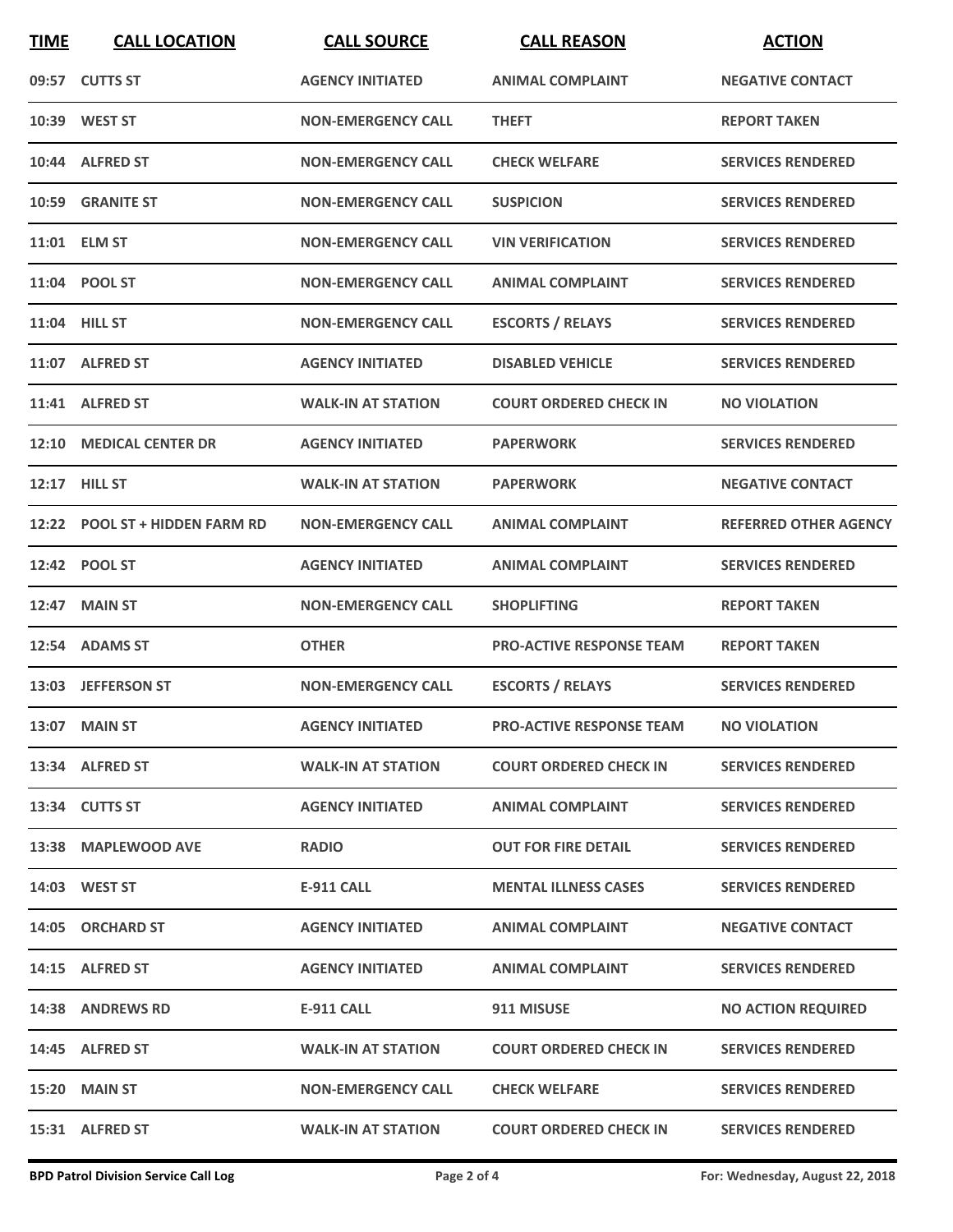| <b>TIME</b> | <b>CALL LOCATION</b>                   | <b>CALL SOURCE</b>        | <b>CALL REASON</b>                                                                  | <b>ACTION</b>             |
|-------------|----------------------------------------|---------------------------|-------------------------------------------------------------------------------------|---------------------------|
|             | 15:35 MARBLEHEAD LN                    | <b>AGENCY INITIATED</b>   | <b>ANIMAL COMPLAINT</b>                                                             | <b>WARNING ISSUED</b>     |
|             | 15:38 ANDREWS RD                       | E-911 CALL                | 911 MISUSE                                                                          | <b>NO ACTION REQUIRED</b> |
|             | 15:41 EMERY ST                         | <b>NON-EMERGENCY CALL</b> | <b>ARTICLES LOST/FOUND</b>                                                          | <b>SERVICES RENDERED</b>  |
|             | <b>15:43 MAIN ST</b>                   | <b>AGENCY INITIATED</b>   | <b>ARTICLES LOST/FOUND</b>                                                          | <b>SERVICES RENDERED</b>  |
|             | 15:43 WILSON ST                        | <b>WALK-IN AT STATION</b> | <b>BURGLARY OF A MOTOR VEHICLE SERVICES RENDERED</b>                                |                           |
|             | 16:00 JEFFERSON ST                     | <b>NON-EMERGENCY CALL</b> | <b>HARASSMENT</b>                                                                   | <b>SERVICES RENDERED</b>  |
|             | 16:16 ALFRED ST                        | <b>NON-EMERGENCY CALL</b> | <b>CHECK WELFARE</b>                                                                | <b>SERVICES RENDERED</b>  |
|             | 16:21 ALFRED ST                        | <b>NON-EMERGENCY CALL</b> | <b>COURT ORDERED CHECK IN</b>                                                       | <b>SERVICES RENDERED</b>  |
|             | 16:25 ELM ST                           | <b>E-911 CALL</b>         | <b>TRESPASSING</b>                                                                  | <b>FIELD INTERVIEW</b>    |
|             | <b>16:37 ENTERPRISE DR</b>             | <b>NON-EMERGENCY CALL</b> | <b>SUSPICION</b>                                                                    | <b>SERVICES RENDERED</b>  |
|             | 16:54 ALFRED ST                        | <b>NON-EMERGENCY CALL</b> | <b>COURT ORDERED CHECK IN</b>                                                       | <b>SERVICES RENDERED</b>  |
|             | 17:01 ELM ST<br><b>CHARGE: ASSAULT</b> | <b>E-911 CALL</b>         | <b>ASSAULT</b><br>OFFENDER: ANTHONY NINA RENNA  AGE: 49  RESIDENT OF: BIDDEFORD, ME | <b>ARREST(S) MADE</b>     |
|             | 17:03 CRESCENT ST                      | <b>WALK-IN AT STATION</b> | <b>ESCORTS / RELAYS</b>                                                             | <b>SERVICES RENDERED</b>  |
|             | 17:37 LITTLE HOUSE OF PRAYER DR        | <b>NON-EMERGENCY CALL</b> | <b>HARASSMENT</b>                                                                   | <b>SERVICES RENDERED</b>  |
|             | 18:02 ALFRED ST                        | <b>NON-EMERGENCY CALL</b> | <b>DRUG</b>                                                                         | <b>SERVICES RENDERED</b>  |
|             | 18:28 GRAHAM ST                        | <b>NON-EMERGENCY CALL</b> | <b>CODES ENFORCEMENT</b>                                                            | <b>SERVICES RENDERED</b>  |
|             | 18:34 BERRY LN                         | E-911 CALL                | <b>ANIMAL COMPLAINT</b>                                                             | <b>SERVICES RENDERED</b>  |
|             | 18:53 JEFFERSON ST                     | <b>E-911 CALL</b>         | 911 MISUSE                                                                          | <b>SERVICES RENDERED</b>  |
|             | 18:58 MT VERNON ST                     | E-911 CALL                | <b>MOTOR VEHICLE THEFT</b>                                                          | <b>NO ACTION REQUIRED</b> |
|             | 19:25 WEST ST                          | <b>NON-EMERGENCY CALL</b> | <b>SUSPICION</b>                                                                    | <b>SERVICES RENDERED</b>  |
|             | 19:28 HARRISON AVE                     | <b>E-911 CALL</b>         | 911 MISUSE                                                                          | <b>WARNING ISSUED</b>     |
|             | 19:28 BEACON AVE                       | E-911 CALL                | 911 MISUSE                                                                          | <b>WARNING ISSUED</b>     |
|             | 19:41 HARVEY ST                        | <b>NON-EMERGENCY CALL</b> | <b>MOTOR VEHICLE THEFT</b>                                                          | <b>NO ACTION REQUIRED</b> |
|             | <b>20:00 BOULDER WAY</b>               | <b>RADIO</b>              | <b>SUSPICION</b>                                                                    | <b>NEGATIVE CONTACT</b>   |
|             | 20:05 ELM ST                           | <b>NON-EMERGENCY CALL</b> | <b>POLICE INFORMATION</b>                                                           | <b>SERVICES RENDERED</b>  |